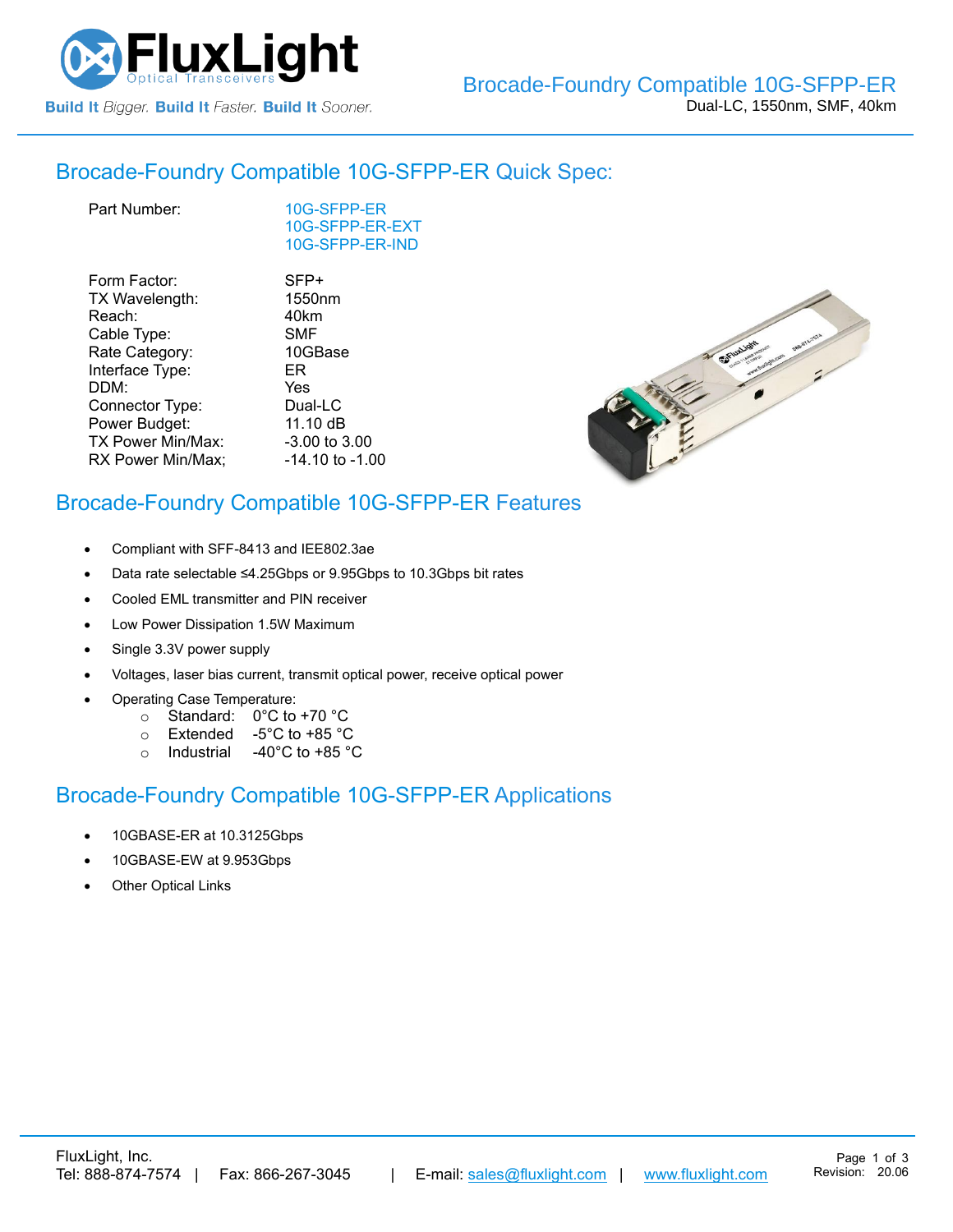

**Build It Bigger. Build It Faster. Build It Sooner.** 

### Electrical Characteristics (Condition: Ta=TOP)

| <b>Parameter</b>                  | <b>Symbol</b> | Min.        | <b>Typ</b> | Max.      | <b>Unit</b> | <b>Notes</b>                          |
|-----------------------------------|---------------|-------------|------------|-----------|-------------|---------------------------------------|
| CML Inputs (Differential)         | Vin           | 150         |            | 1200      | $mV p-p$    | AC coupled inputs                     |
| <b>Supply Current</b>             | ICC           |             |            | 300       | mA          |                                       |
| Input Impedance (Differential)    | Zin           | 85          | 100        | 115       | ohm         | $\text{Rin} > 100 \text{ kohm } @$ DC |
| Tx_Disable Input Voltage - Low    | VIL           | $\mathbf 0$ |            | 0.8       | V           |                                       |
| Tx Disable Input Voltage - High   | VIH.          | 2.0         |            | 3.45      | V           |                                       |
| Tx Fault Output Voltage - Low     | <b>VOL</b>    | $\mathbf 0$ |            | 0.5       | V           |                                       |
| Tx Fault Output Voltage - High    | <b>VOH</b>    | 2.0         |            | $Vcc+0.3$ | V           |                                       |
| <b>CML Outputs (Differential)</b> | Vout          | 350         |            | 700       | mV pp       | AC coupled outputs                    |
| Output Impedance (Differential)   | Zout          | 85          | 100        | 115       | ohms        |                                       |
| Rx LOS Output Voltage-Low         | <b>VOL</b>    | 0           |            | 0.5       | $\vee$      |                                       |
| Rx LOS Output Voltage- High       | <b>VOH</b>    | 2.5         |            |           | $\vee$      |                                       |

# Optical Characteristics (Condition: Ta=TOP)

| <b>TX</b>                        |                |                     |                              |                          |                |             |
|----------------------------------|----------------|---------------------|------------------------------|--------------------------|----------------|-------------|
| <b>Parameter</b>                 |                | <b>Symbol</b>       | <b>Min</b>                   | <b>Typ</b>               | <b>Max</b>     | <b>Unit</b> |
| Data Rate                        |                |                     | $\overline{\phantom{0}}$     | 10.3                     | $\blacksquare$ | Gb/s        |
| 9µm Core Diameter SMF            |                |                     |                              | 10 <sup>°</sup>          |                | Km          |
| Centre wavelength                |                | λc                  | 1530                         | 1550                     | 1565           | nm          |
| Output Spectral Width(-20dB)     |                | $\triangle \lambda$ | $\qquad \qquad \blacksquare$ |                          | 1              | nm          |
| Average Output Power             |                | $P_{\text{out}}$    | $-3$                         |                          | $+3$           | dBm         |
| <b>Extinction Ratio</b>          |                | <b>ER</b>           | 6                            | $\overline{\phantom{0}}$ | $\blacksquare$ | dB          |
| Average Power of OFF Transmitter |                |                     |                              |                          | $-30$          | dBm         |
| Side Mode Suppression Ratio      |                | <b>SMSR</b>         | 30                           |                          |                | dB          |
| Input Differential Impedance     |                | Zin                 | 90                           | 100                      | 110            | Ω           |
| <b>TX Disable</b>                | <b>Disable</b> |                     | 2.0                          |                          | $Vcc+0.3$      |             |
|                                  | Enable         |                     | $\Omega$                     |                          | 0.8            | V           |
| <b>TX Fault</b>                  | Fault          |                     | 2.0                          |                          | $Vcc+0.3$      |             |
|                                  | Normal         |                     | $\mathbf 0$                  |                          | 0.8            | $\vee$      |